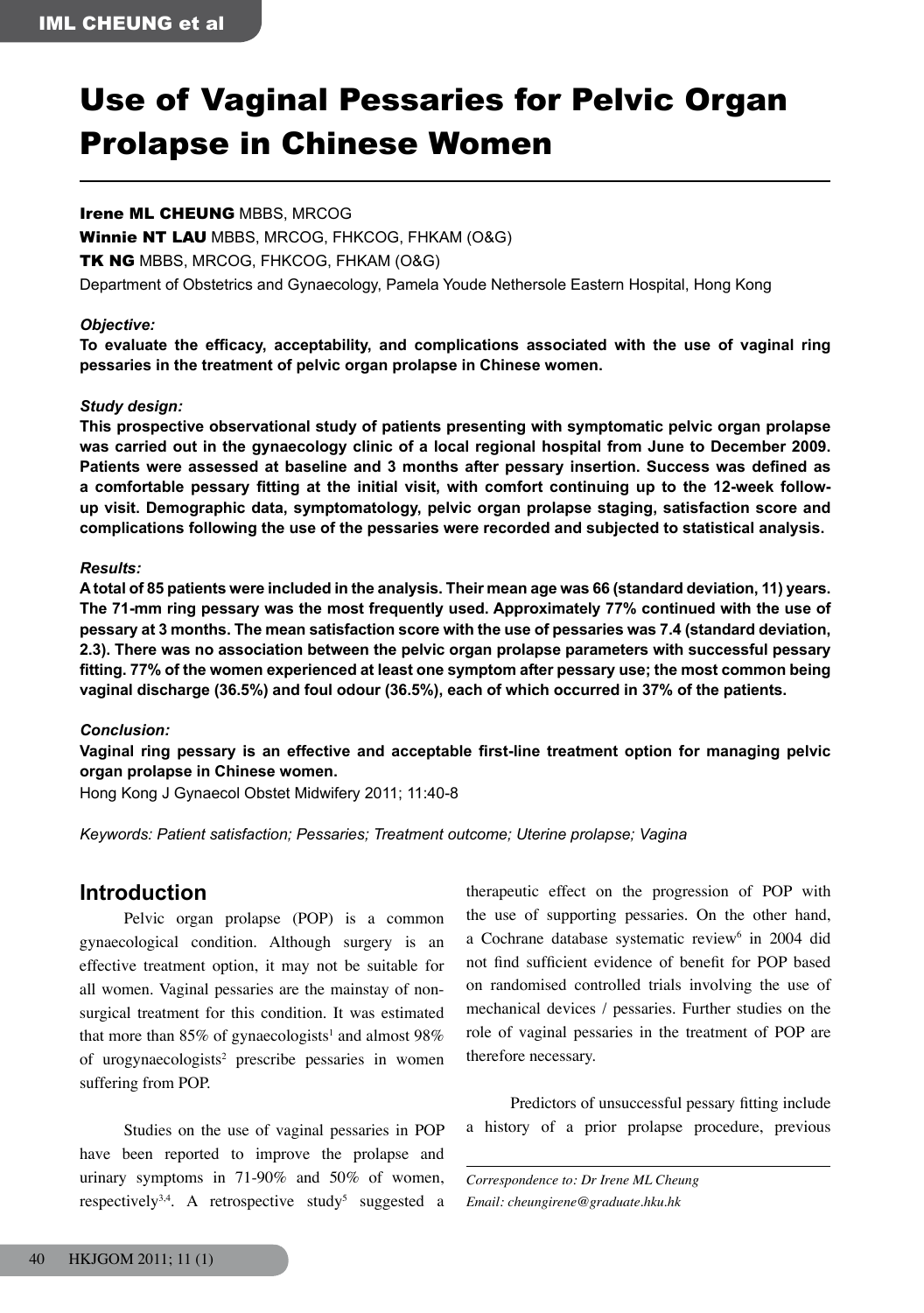hysterectomy, and increasing parity<sup>4,7</sup>. Severe posterior compartment prolapse was reported to be an important predictor of pessary discontinuation<sup>7,8</sup>. Local hormone replacement therapy has been shown to play an important role in successful pessary fittings<sup>9</sup>.

 Although vaginal ring pessaries are commonly used in the treatment of POP in Hong Kong, local studies in this area have been sparse. This study was designed to evaluate the efficacy, acceptability, and complications of vaginal ring pessaries for the treatment of POP in Hong Kong Chinese women. Predictors of successful pessary fitting were also investigated.

#### **Methods**

This was a prospective observational study carried out from June 2009 to December 2009 in the gynaecology outpatient clinic in a local regional hospital in Hong Kong. The study was approved by the Institutional Review Board of the hospital. All newly referred Chinese women who complained of symptomatic POP and elected to use vaginal pessaries for treatment were included in this study. Women who opted for the use of vaginal pessaries while waiting for operative treatment were also recruited. Exclusion criteria were a history of previous hysterectomy, previous surgery for POP, previous use of a vaginal pessary for POP, and overt clinical features of vaginal infection or ulceration.

 All the patients were assessed by the same investigator at each visit. Informed consent was obtained from each patient at the first visit. Patient demographic data, medical and gynaecological histories of POP, and urinary and bowel function were recorded. Prolapse symptoms included: awareness of a lump, mass coming out of the vagina, vaginal soreness, vaginal discharge, dragging pain in the lower abdomen and low back pain. Urinary symptoms included voiding difficulty, urinary urgency, urge incontinence, stress incontinence, and a need for splinting to void. Bowel symptoms assessed included incomplete emptying of the bowel, a need for splinting to defecate, faecal urgency, urge faecal incontinence, rectal digitations to empty the bowel. Sexual activity was also recorded.

 In each patient, full physical evaluation including a pelvic examination — was performed. The Pelvic Organ Prolapse Quantification system (POP-Q)

as described by the International Continence Society was used to assess the POP quantitatively $10^1$ . All women were examined in the dorsal lithotomy position with an empty bladder, at rest and with straining during a valsalva manoeuvre. The vaginal pessary option and surgical treatment were discussed with each patient. An appropriate-sized vaginal ring pessary was fitted in patients choosing that treatment option, including those who wanted to use the pessaries while waiting for surgery.

 Patients were asked to come back for the second visit 12 weeks later. If the pessary slipped out before the second visit, an appropriate-sized one was reinserted and the patient was reassessed again after 12 weeks. Symptoms related to prolapse, urinary and bowel function were asked about in the same manner as in the first visit. The satisfaction score of the patient was obtained using a dedicated assessment tool. On the numerical rating scale, the women were asked to describe their degrees of satisfaction after the insertion of ring pessaries by choosing a number from 0 (most unsatisfied) to 10 (most satisfied). Side-effects from the use of ring pessaries including pain, slipping, bleeding, discharge, foul odour, pruritus, and difficulty with defecation and voiding were documented. The pessary was removed and the vagina examined for any erosions. The POP-Q examination was repeated in the same manner as in the first visit.

 Demographic data, co-morbidities, prolapse, urinary and bowel symptoms, sexual activity, and physical examination findings were summarised using means, medians and percentages. The McNemar test was used to analyse the change of symptoms from baseline to 3 months after pessary insertion. Categorical variables were compared using the Chi-square or Fisher's exact test as appropriate. The Student *t* test was used to compare means. The Wilcoxon signed rank test was used to analyse the POP-Q and prolapse stage measurements at the baseline and 3 months' visits. Successful fitting was defined as a comfortable fitting at the initial visit, which continued up to the 12-week follow-up visit. Persistent inability to retain a pessary or the need for removal due to pain, discomfort or bleeding within 12 weeks was considered an 'unsuccessful fitting' (discontinued use).

 Regarding data analysis, a symptom was "improved" if the baseline reply was "yes" and the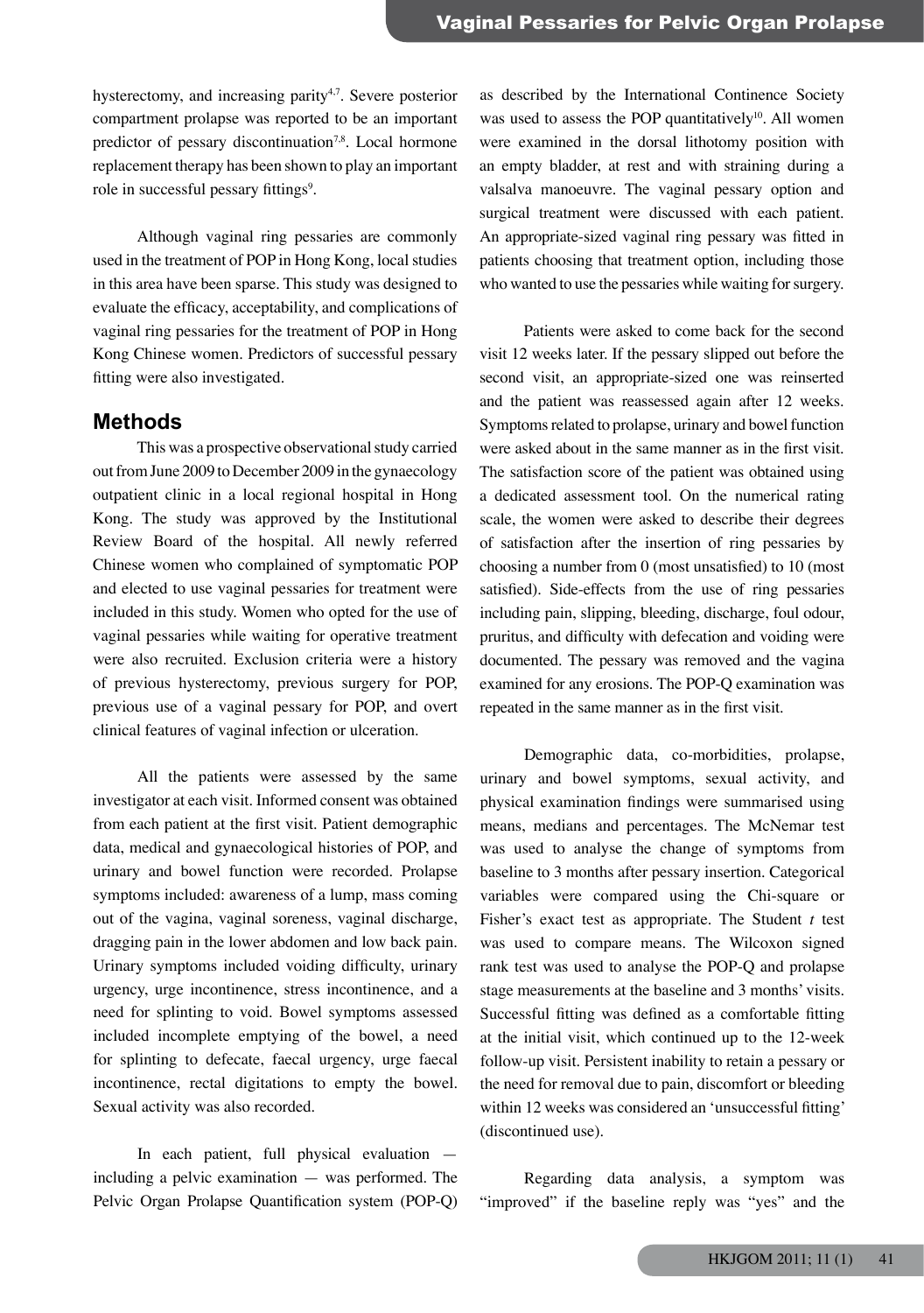3-month reply was "better".Asymptom was "persistent" if the baseline reply was "yes" and the 3-month reply was "not better". A symptom was "de novo" if the baseline reply was "no" and the 3-month reply was "yes". For data analysis, patient satisfaction scores were grouped as binary variables, in which "satisfied" was defined as  $\geq 5$ and "dissatisfied" as <5.

 P values of <0.05 were considered statistically significant. Statistical analysis was carried out using the Statistical Package for the Social Sciences (Windows version 15.0; SPSS Inc, Chicago [IL], USA).

### **Results**

 A total of 91 women were referred to the Gynaecology Department because of symptomatic POP during the study period, of whom 85 satisfied the entry criteria and completed the two study visits and to be included in the analysis.

 Table 1 shows the demographic and clinical characteristics of the patients. The mean age of the study group was 66 (standard deviation [SD], 11) years. Their mean parity was 3.1 and 88% were postmenopausal. Most subjects (87%) had an active lifestyle with 27% reporting they undertook heavy lifting. The distribution of the POP-Q stages II, III, and IV in the study group consisted of 35%, 49%, and 12%, respectively. In these women, anterior compartment prolapse was the predominant type (67%), whilst apical prolapse occurred in 31% and posterior prolapse occurred in 2%. At the initial assessment, four (5%) of these women intended to have surgery later.

 The Figure shows the frequency of distribution of pessary sizes used in the study group. The 71-mm ring pessary was the most frequent (used by 16%). There was no significant difference in the size of ring pessaries in successfully and unsuccessfully fitted patients ( $p = 0.553$ ).

 Table 2 shows the change of general, bladder, bowel, and sexual symptoms of the 85 patients at baseline and 3 months after pessary insertion. The predominant presenting symptoms were awareness of a vaginal lump (96%), the prolapse extruding from the vagina (96%), and dragging pain in the lower abdomen (60%). All these symptoms improved significantly after the use of vaginal pessaries.

#### **Table 1. Demographic and clinical characteristics (n = 85)**

| Characteristic                       | Data*            |
|--------------------------------------|------------------|
| Age (years)                          | $66 \pm 11$      |
| Duration of symptoms (years)         | $2.9(0.5-21.0)$  |
| Parity                               | $3.1(1-7)$       |
| Previous vaginal births              | $3.1(0-7)$       |
| Largest birth weight (kg)            | $3.4(2.1-4.3)$   |
| Oestrogen status                     |                  |
| Premenopausal                        | 10 (12%)         |
| Postmenopausal                       | 75 (88%)         |
| Oestrogen therapy                    | $0(0\%)$         |
| Chronic medical disease              | 49 (58%)         |
| Lifestyle                            |                  |
| Sedentary                            | 11(13%)          |
| Active                               | 51 (60%)         |
| Active with heavy lifting            | 23 (27%)         |
| Chronic cough                        | 79 (93%)         |
| Body mass index (kg/m <sup>2</sup> ) | 24.3 (15.0-34.6) |
| Sexually active                      | 22 (26%)         |
| POP-Q stage <sup>†</sup>             |                  |
| Stage I                              | 3(4%)            |
| Stage II                             | 30 (35%)         |
| Stage III                            | 42 (49%)         |
| Stage IV                             | 10 (12%)         |
| Predominant compartment              |                  |
| Anterior                             | 57 (67%)         |
| Apical                               | 26 (31%)         |
| Posterior                            | 2(2%)            |
| Genital hiatus (cm)                  | $4.13(2.5-6.0)$  |
| Perineal body (cm)                   | $2.68(1-4)$      |
| Total vaginal length (cm)            | $7.53(7-9)$      |

Data are shown as mean  $\pm$  standard deviation, mean (range), or No.  $(\%)$ 

\*

† POP-Q denotes Pelvic Organ Prolapse Quantification system

 Common urinary symptoms at the first visit included: urgency (58%), difficulty in emptying the bladder (54%), stress incontinence (35%), and urge incontinence (33%). All these recorded urinary symptomsimproved significantly with the use of vaginal pessaries. On the contrary, de-novo urinary incontinence developed in 6%, and de-novo voiding difficulty developed in 1%.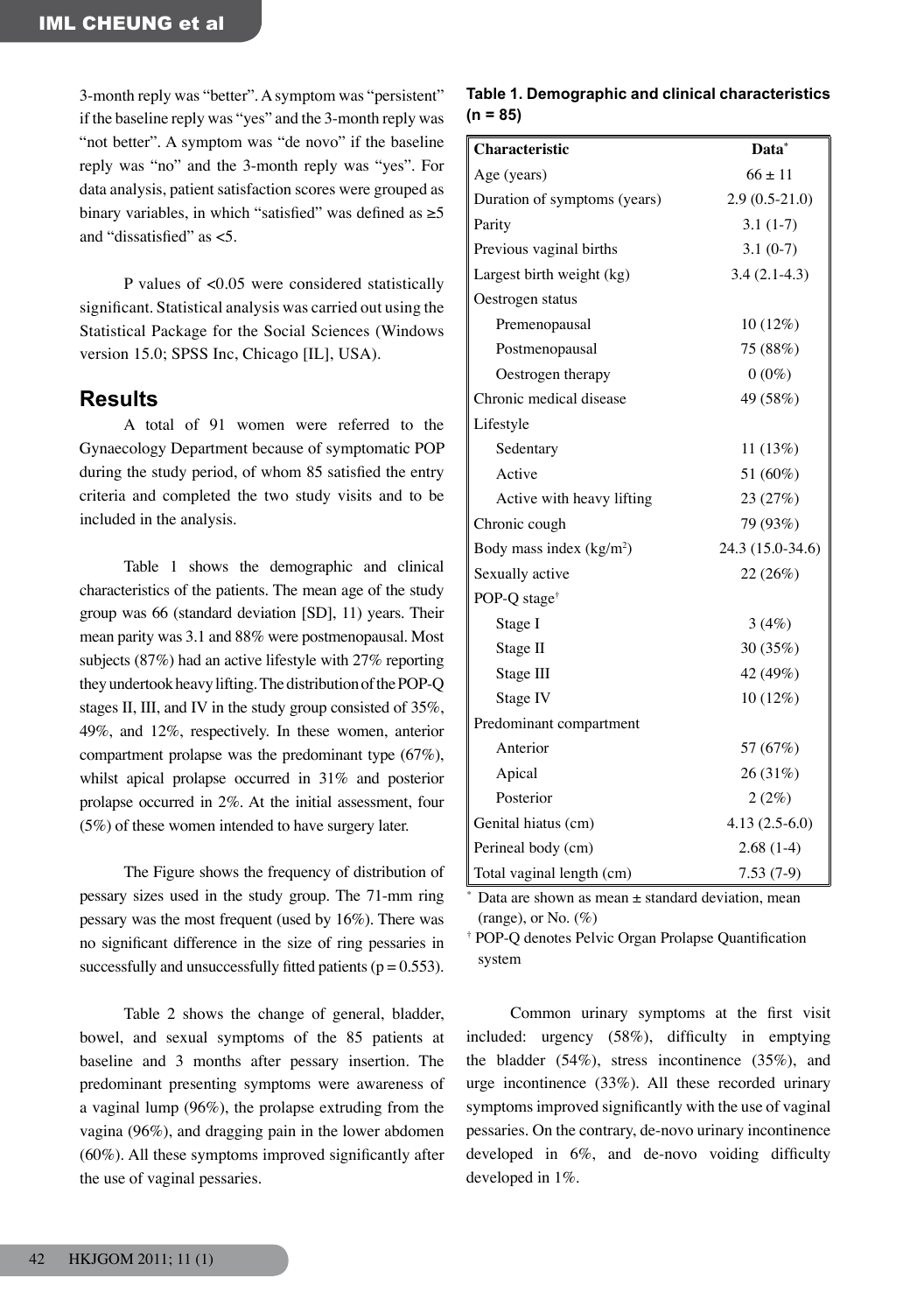

*Figure. Frequency of pessary size used*

| <b>Symptom</b>                    | Symptoms at<br>baseline, No. $(\%)$ | <b>Change of symptoms from</b><br>baseline to 3 months, No. $(\%)$ |                   | p Value* |
|-----------------------------------|-------------------------------------|--------------------------------------------------------------------|-------------------|----------|
|                                   |                                     | <b>Improved</b>                                                    | <b>Persisting</b> |          |
| General symptoms                  |                                     |                                                                    |                   |          |
| Awareness of a lump               | 82 (96)                             | 75 (88)                                                            | 7(8)              | < 0.001  |
| Prolapse coming out of vagina     | 82 (96)                             | 75 (88)                                                            | 7(8)              | < 0.001  |
| Vaginal soreness                  | 16(19)                              | 3(4)                                                               | 13(15)            | 0.250    |
| Vaginal discharge                 | 19(22)                              | 11(13)                                                             | 8(9)              | 0.001    |
| Dragging pain                     | 51(60)                              | 44 (52)                                                            | 7(8)              | < 0.001  |
| Low back pain                     | 11(13)                              | 8(9)                                                               | 3(4)              | 0.008    |
| Urinary symptoms                  |                                     |                                                                    |                   |          |
| Difficulty in emptying bladder    | 46 (54)                             | 31(36)                                                             | 15(18)            | < 0.001  |
| Push prolapse to void             | 18(21)                              | 15(18)                                                             | 3(4)              | < 0.001  |
| Urinary urgency                   | 49 (58)                             | 27(32)                                                             | 22(26)            | < 0.001  |
| Urge urinary incontinence         | 28 (33)                             | 16(19)                                                             | 12(14)            | < 0.001  |
| Stress urinary incontinence       | 30(35)                              | 14(16)                                                             | 16(19)            | < 0.001  |
| Defecatory symptoms               |                                     |                                                                    |                   |          |
| Incomplete faecal emptying        | 5(6)                                | 2(2)                                                               | 3(4)              | 0.500    |
| Constipations                     | 19(22)                              | 8(9)                                                               | 11(13)            | 0.008    |
| Rectal digitations to empty bowel | 3(4)                                | 1(1)                                                               | 2(2)              | 1.000    |
| Faecal urgency                    | 4(5)                                | 3(4)                                                               | 1(1)              | 0.250    |
| Urge faecal incontinence          | 2(2)                                | 1(1)                                                               | 1(1)              | 1.000    |
| Sexual activity                   |                                     |                                                                    |                   |          |
| Improvement in satisfaction       | 22(26)                              | 7(8)                                                               | 15(18)            | 0.016    |

| (n = 85) Table 2. Baseline symptoms and change of symptoms 3 months after insertion of vaginal pessaries (n = |  |  |
|---------------------------------------------------------------------------------------------------------------|--|--|
|                                                                                                               |  |  |
|                                                                                                               |  |  |
|                                                                                                               |  |  |

\* p Value from McNemar test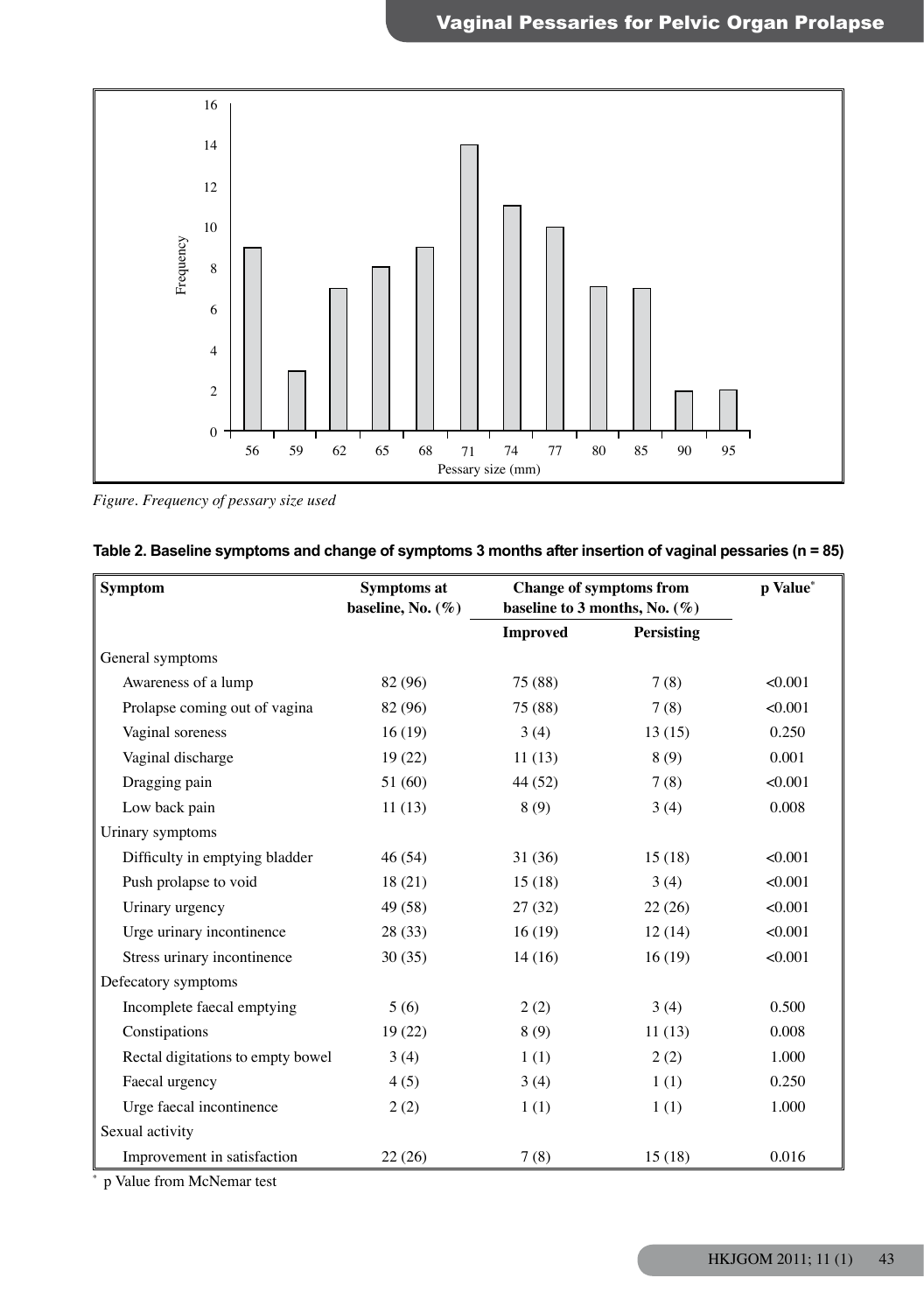At the baseline visit, 22 (26%) of the women were sexually active, all of whom continued to be sexually active after pessary insertion, 7 (8%) of whom claimed greater sexual satisfaction after its use  $(p =$ 0.016).

 In all, 65/85 (76%) of the women had continued pessary use at 3 months, whereas 24% had discontinued use. The reasons for discontinuing ring pessaries were repetitive expulsion (45%), discomfort (35%), urinary incontinence (10%), and slowed urine stream (5%). One woman (5%) discontinued using the pessary because it was too time-consuming to attend the clinic regularly to change it (Table 3). Among those who had discontinued pessary use at 3 months, 35% decided to undergo surgical treatment of genital prolapse, while 65% elected to receive expectant management only.

**Table 3. Reasons of discontinued use of pessary (n = 20)**

|                      | No. $(\%)$ of patients |
|----------------------|------------------------|
| Slipping             | 9(45)                  |
| <b>Discomfort</b>    | 7(35)                  |
| Urinary incontinence | 2(10)                  |
| Slower urine stream  | 1(5)                   |
| Time-consuming       | 1(5)                   |

 There was no significant difference in the age, parity, menopausal status, sexual activity status, and body mass index of the women who were successfully and unsuccessfully fitted with a pessary. Women who continued using vaginal pessaries had a shorter duration of symptoms than the rest  $(2.2 \text{ years} \text{ vs } 5.2 \text{ years}; \text{ p} = 0.003).$ 

 Table 4 shows the relationship between the various characteristics of the prolapse and the outcomes of pessary use. There was no association between successful pessary fitting and stage of the prolapse, or the predominant compartment involved. Nor was there any significant difference between successfully and unsuccessfully treated patients, with respect to the genital hiatus, perineal body, and total vaginal length measurements.

 At follow-up, 35 women (41%) showed improvement in the POP stage and none experienced any worsening (Table 5). At 3 months, the mean satisfaction score of these patients was 7.4 (SD, 2.3); 66 (78%) were satisfied with their pessaries and enjoyed subjective overall symptomatic improvement. While 77% of them experienced at least one symptom including vaginal discharge (37%), slipping (25%), discomfort (19%) or erosion (11%), none suffered severe complications (Table 6).

|                           | <b>Continued use</b><br>$(n=65)$ | <b>Discontinued use</b><br>$(n=20)$ | p Value <sup>†</sup> |
|---------------------------|----------------------------------|-------------------------------------|----------------------|
| POP-Q stage <sup>‡</sup>  |                                  |                                     | 0.506                |
| I                         | 0(0)                             | 3(4)                                |                      |
| $\mathbf{I}$              | 24(28)                           | 6(7)                                |                      |
| Ш                         | 35(41)                           | 7(8)                                |                      |
| IV                        | 6(7)                             | 4(5)                                |                      |
| Predominant compartment   |                                  |                                     | 0.343                |
| Anterior                  | 50(59)                           | 7(8)                                |                      |
| Apical                    | 15(18)                           | 11(13)                              |                      |
| Posterior                 | 0(0)                             | 2(2)                                |                      |
| Genital hiatus (cm)       | $4.12 \pm 0.90$                  | $4.18 \pm 0.88$                     | 0.794                |
| Perineal body (cm)        | $2.65 \pm 0.58$                  | $2.80 \pm 0.50$                     | 0.286                |
| Total vaginal length (cm) | $7.51 \pm 0.56$                  | $7.60 \pm 0.13$                     | 0.529                |

**Table 4. Relationship between successful pessary trial and prolapse characteristics\***

 $*$  Data are shown as mean  $\pm$  standard deviation or No. (%)

† p Value from Chi-square, Student *t* test

‡ POP-Q denotes Pelvic Organ Prolapse Quantification system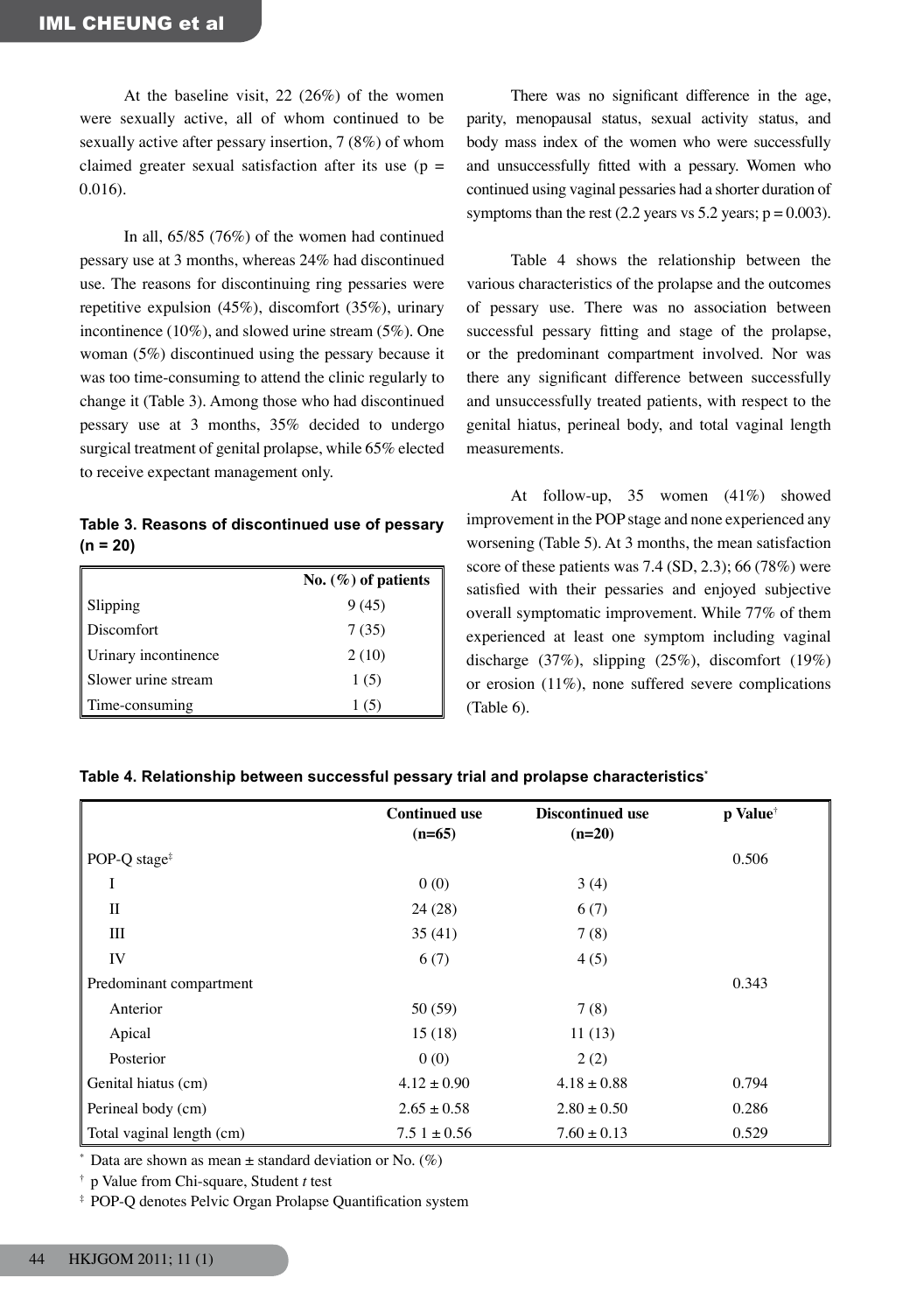| Initial stage | Stage after 3 months* |            |         |       |              |
|---------------|-----------------------|------------|---------|-------|--------------|
|               |                       | П          | Ш       | IV    | <b>Total</b> |
| l I           |                       | 0          | 0       | 0     | 3(4%)        |
| II            | 8                     | 22         | 0       | 0     | 30 $(35%)$   |
| ш             | 0                     | 23         | 19      | 0     | 42 (49%)     |
| IV            | 0                     |            | 4       | 6     | $10(12\%)$   |
| Total $(\%)$  | 11(13%)               | 45 $(53%)$ | 23(27%) | 6(7%) | 85 (100%)    |

**Table 5. Comparison between the stage of pelvic organ prolapse at baseline and after 3 months of pessary use**

 p < 0.001 (Wilcoxon signed rank test)

\*

**Table 6. Complications arising from using a ring pessary (n = 85)**

| Complication                | No. $(\%)$ of patients |
|-----------------------------|------------------------|
| Yes                         | 65 (77)                |
| Discomfort                  | 16(19)                 |
| Bleeding                    | 6(7)                   |
| Slipping                    | 21 (25)                |
| Foul odour                  | 31(37)                 |
| Vaginal discharge           | 31 (37)                |
| Itchy sense                 | 7(8)                   |
| Erosion                     | 9(11)                  |
| Slower urine stream         | 3(4)                   |
| Urinary incontinence        | 8(9)                   |
| Difficulty with defaecation | 1(1)                   |
| No complication             | 20 (24)                |

## **Discussion**

 In our prospective observational study of 85 women with symptomatic POP, 65 patients (77%) continued pessary use at 3 months. Five other studies evaluating fitting of pessaries showed successful fitting rates ranging from  $56\%$  to  $75\%$ <sup>4,5,11-13</sup>, which were similar to our success rate.

Clemons et al<sup>11</sup> performed a prospective study on 100 women with symptomatic POP and reported a success rate of 73% at 2 months. They found that a short vaginal length and a wide introitus were risk factors for an unsuccessful pessary fitting. However, our data did not show any relationship between the genital hiatus, perineal body and total vaginal length, and pessary fitting outcome.

Similar to the studies by Fernando et  $al<sup>4</sup>$ , Clemons et al<sup>11</sup> and Mutone et al<sup>14</sup>, we did not find any significant difference in age, degree (assessed by POP-Q system), and predominant site of the POP between those who had successful and failed fittings. Although Fernando et al4 reported that increasing parity was a risk factor associated with pessary failure, no such correlation was noted by Clemons et al<sup>11</sup>, Brincat et al<sup>15</sup>, or in our study. Brincat et al<sup>15</sup> suggested that sexual activity predicts continued pessary use, while no such correlation was found by Clemons et al<sup>11</sup> or in our study. Mutone et al<sup>14</sup> suggested that obesity was associated with a significantly lower likelihood of successful pessary use, but no such relationship was noted by us.

 It has been reported that 40-50% of patients with severe POP also suffer detrusor overactivity $16,17$ , and the likelihood of detrusor overactivity resolving after corrective surgery for POP was between 33% and 50%18. The significant improvement in urgency and urge incontinence after pessary insertion in our patients might be due to rectification of secondary detrusor overactivity related to POP<sup>16,17</sup>. POP is associated with anatomical distortion of the urethra, which may result in voiding difficulties<sup>19</sup>. In our study, 46 (54%) of the patients presented with difficulty in emptying their bladder. However, in 31 of them this symptom improved after pessary use, probably due to restoration of bladder and urethra anatomy.

 The frequency of bowel symptoms reported in POP in the studies by Fernando et al<sup>4</sup> and Kapoor et al<sup>20</sup> were 78% and 62%, respectively. Our study encountered a lower frequency, nor was there any significant improvement in the corresponding symptoms after pessary use. The latter was probably related to the low baseline frequency of such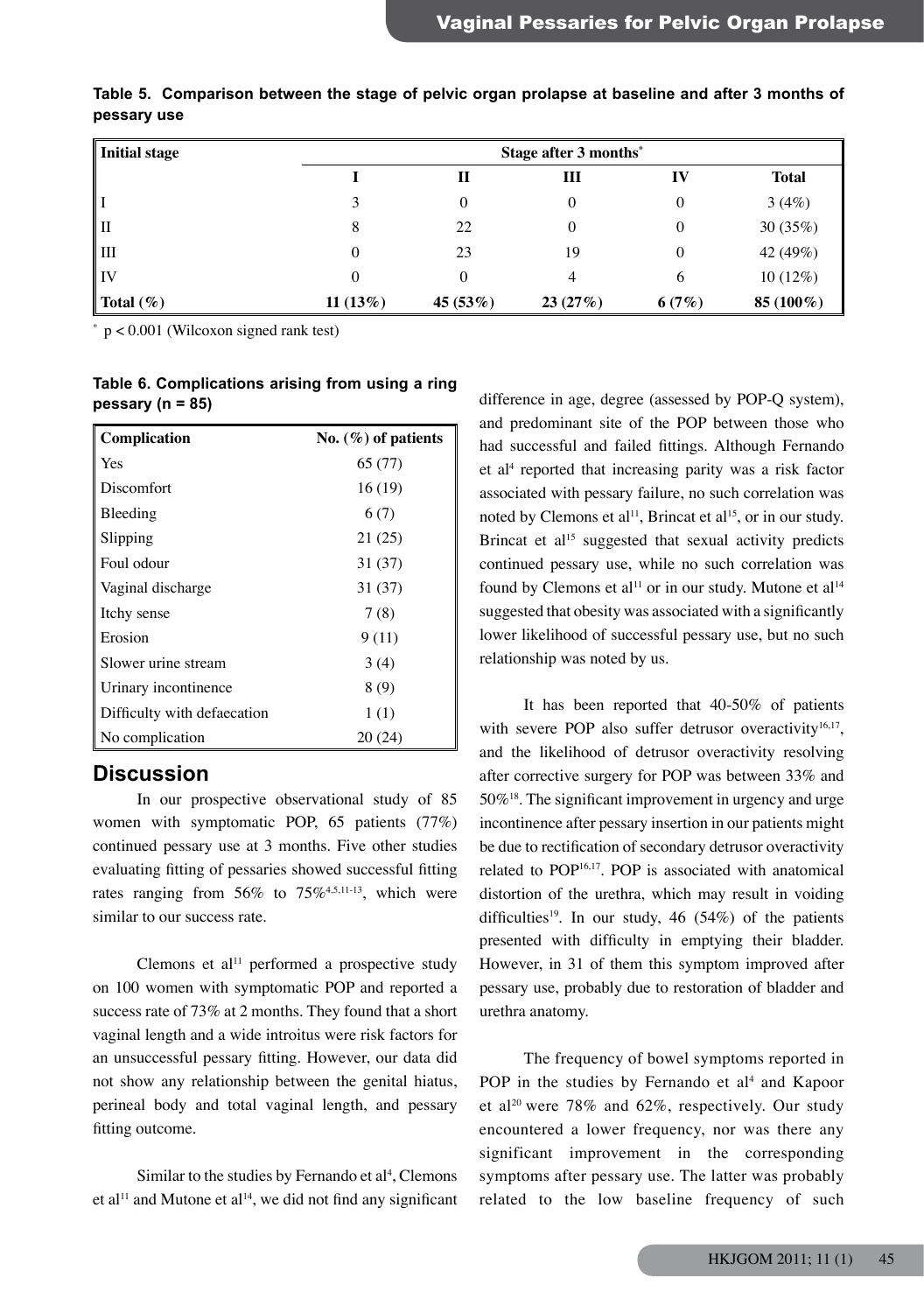symptoms and a relatively small proportion (2%) of predominantly posterior compartment prolapse in our patients.

POP is perceived to affect sexual function<sup>21-23</sup>. Impairment of sexual function and increasing durations of abstinence were strongly associated with worsening POP<sup>24,25</sup>. Fernando et al<sup>4</sup> reported that there was a significant improvement in sexual function 4 months after pessary use. Kuhn et al<sup>26</sup> also reported that desire, lubrication and sexual function improved significantly by 3 months after pessary use. In our study, 22 (26%) of the patients were sexually active, 7 of whom reported improvement in sexual satisfaction after pessary use (p  $= 0.016$ ). Desire and satisfaction might be influenced by the improvement in general well-being, which might alter patient self-esteem. During our study, many women expressed concern that the vaginal pessary might interfere with sexual activity. Our findings were encouraging in this respect, and should be used to counsel women on sexual functioning, if they are contemplating using a vaginal pessary.

Sarma et al<sup>27</sup> evaluated the prevalence of adverse events associated with vaginal ring pessary use at a minimum of 6 years in 273 women. 56% experienced complications comprising: bleeding, extrusion, vaginal discharge, pain and constipation. After cessation, 44% chose conservative treatment and 30% opted for surgery. Bai et al<sup>28</sup> reported that 73% of women experienced at least one symptom including bleeding (19%), vaginal discharge (17%), slipping (15%) and discomfort (10%) after pessary use; 19% of them stopped using the pessary due to slipping (55%), discomfort (25%) and inflammation (20%).

 In our study, 77% of the women experienced at least one complication from the use of vaginal pessaries within the 3-month follow-up. The commonest complaints were vaginal discharge (37%) and foul odour (37%). A study comparing pessary users with non-users found that the presence of foreign body increased the risk of bacterial vaginosis by  $4$ -fold<sup>29</sup>. In most cases, the symptoms were short-lasting<sup>30</sup>. Symptomatic women with bacterial vaginosis can be treated empirically without vaginal culture.

 Fitting of pessaries is a trial-and-error process

with a goal of fitting the largest possible device that does not cause discomfort. The average number of ring pessary insertion attempts per person was 1.5. One woman felt that there was shifting of the pessary during walking, which was solved by increasing its size. Slow urine stream and difficulty with defaecation could be resolved by decreasing the pessary size. The most common reasons for discontinuation were repetitive expulsions (45%) and discomfort (35%). Some researchers attempt using two ring pessaries of different size in order to avoid repetitive slipping<sup>31</sup>; the top ring being smaller and lighter than the lower one. By this means, the lower ring provides support at a different level of the vagina. Double rings were used in one of our patients, but were later expelled. Later, she underwent vaginal hysterectomy.

 Vaginal erosions occurred in 11% of our study group. When ulcerations occurred, the pessary could be removed to allow the ulcers healing. The women were advised to use intravaginal oestrogen cream for 3 weeks, after which the pessaries could be replaced when the lesions had healed. More serious complications have been reported from neglected pessary use. These include: incarceration or perforation of the cervix, small bowel prolapse and incarceration, peritonitis, vesicovaginal fistula, hydronephrosis, vaginal cancer, erosion into the bowel or bladder, and dense adherence to other pelvic structures $32-35$ . It is important to explain all these possible problems to the patients and the need for follow-up should be emphasised, though there is no consensus on how frequently a patient should be seen after a pessary is fitted successfully<sup>36</sup>. Some authors<sup>12,29</sup> suggest that they should be seen every 3 months in the first year, and every 6 months thereafter. We adopted a similar follow-up schedule in our clinic.

 Several authors have studied satisfaction with the use of vaginal pessaries. Sitavarin et  $al<sup>37</sup>$  evaluated 40 patients, of whom 93% were satisfied and continued to use their pessaries. Clemons et  $al<sup>3</sup>$  assessed patient satisfaction after 2 months of pessary use; 92% of the women with a successful pessary fitting trial were satisfied. Bai et al<sup>28</sup> reported that  $70\%$  of the women answered that they were satisfied or more than satisfied. With the use of pessaries for the management of POP, the mean patient satisfaction score in our study was 7.4  $\pm$  2.3. 78% were satisfied with their pessaries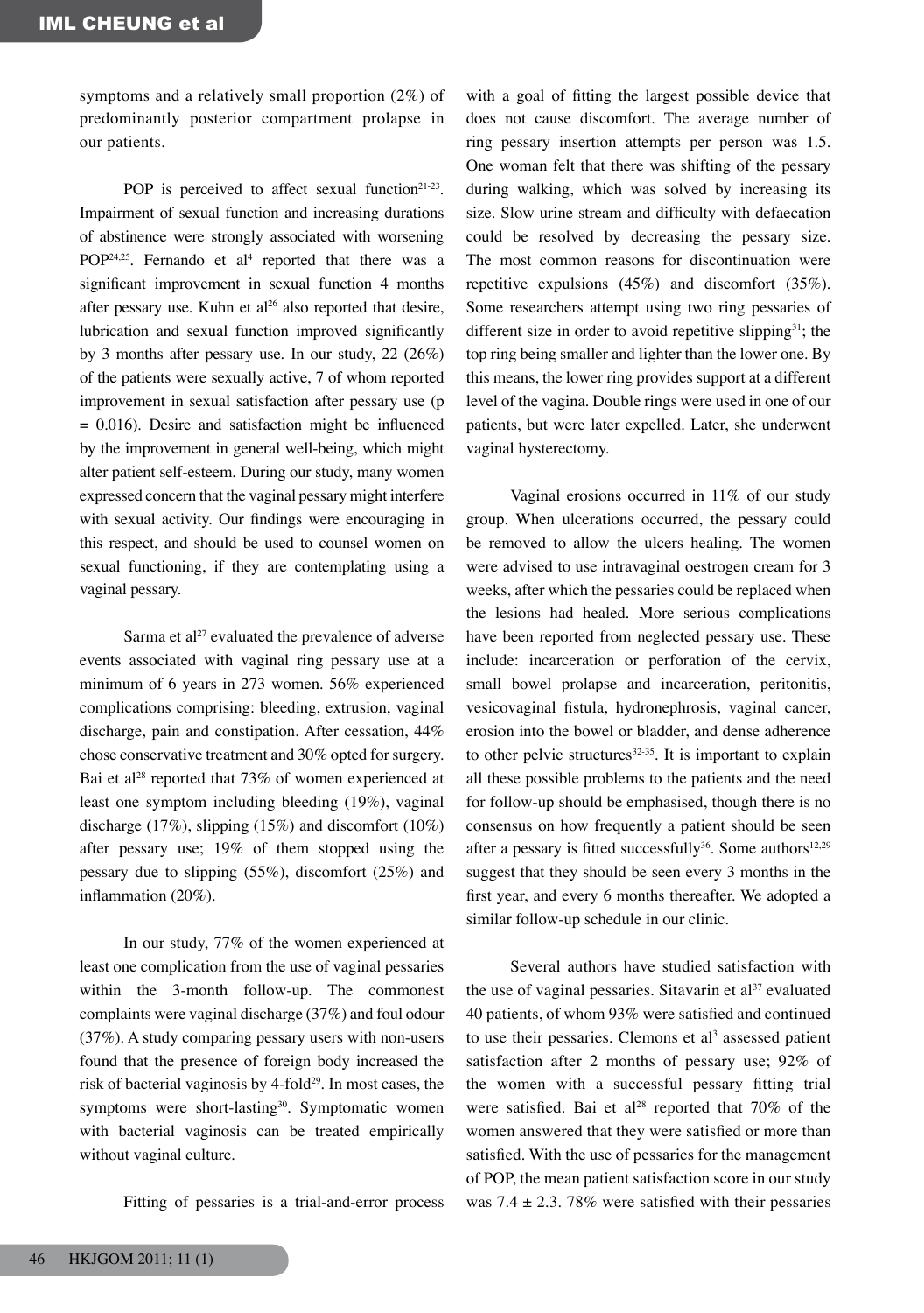and they reported subjective improvement in overall symptoms.

 Our study was limited by the relatively small sample size and lack of a control group. Treatment outcomes were assessed and reported after 3 months, though longer follow-up of a larger sample might have more information. Patient symptoms were asked about directly by the investigator, but in future a validated questionnaire on POP should be considered. Large prospective randomised studies with long-term followup are necessary to assess the effects of pessaries on the progression of POP.

 To the best of our knowledge, our study was the first prospective study on the use of vaginal pessaries in POP in our locality, which provides a simple, inexpensive and non-invasive treatment option. In our study, it was shown to be effective in improving prolapse-associated symptoms, and in stabilising the prolapse stage. The vaginal pessary was acceptable to most of our patients. Complications were relatively minor and easily correctable. The frequency of pessary removal was low. Our findings suggested that the vaginal pessary is an acceptable first-line option in the treatment of POP and the patients awaiting surgery.

## **References**

- 1. Pott-Grinstein E, Newcomer JR. Gynecologists' patterns of prescribing pessaries. *J Reprod Med* 2001; 46:205-8.
- 2. Cundiff GW, Weidner AC, Visco AG, et al. A survey of pessary use by members of the American Urogynecologic Society. *Obstet Gynecol* 2000; 95:931- 5.
- 3. Clemons JL, Aguilar VC, Tillinghast TA, et al. Patient satisfaction and changes in prolapse and urinary symptoms in women who were fitted successfully with a pessary for pelvic organ prolapse. *Am J Obstet Gynecol* 2004; 190:1025-9.
- 4. Fernando RJ, Thakar R, Sultan AH, et al. Effect of vaginal pessaries on symptoms associated with pelvic organ prolapse. *Obstet Gynecol* 2006; 108:93-9.
- 5. Handa VL, Jones M. Do pessaries prevent progression of pelvic organ prolapse? *Int Urogynecol J Pelvic Floor Dysfunct* 2002; 13:349-52.
- 6. Adams E, Thomson A, Maher C, et al. Mechanical devices for pelvic organ prolapse in women. *Cochrane Database Syst Rev* 2004; (2):CD004010.
- 7. Maito JM, Quam ZA, Craig E, et al. Predictors of successful pessary fitting and continued use in a nursemidwifery pessary clinic. *J Midwifery Womens Health* 2006; 51:78-84.
- 8. Clemons JL, Aguilar VC, Sokol ER, et al. Patient characteristics that are associated with continued pessary use versus surgery after 1 year. *Am J Obstet Gynecol* 2004; 191:159-64.
- 9. Hanson LA, Schulz JA, Flood CG, et al. Vaginal pessaries in managing women with pelvic organ prolapse and urinary incontinence: patient characteristics and factors contributing to success. *Int Urogynecol J Pelvic Floor Dysfunct* 2006; 17:155-9.
- 10. BumpRC,MattiassonA,BøK, et al.The standardization of terminology of female pelvic organ prolapse and pelvic floor dysfunction. *Am J Obstet Gynecol* 1996;  $175 \cdot 10 - 7$
- 11. Clemons JL, Aguilar VC, Tillinghast TA, et al. Risk factors associated with an unsuccessful pessary fitting trial in women with pelvic organ prolapse. *Am J Obstet Gynecol* 2004; 190:345-50.
- 12. Wu V, Farrell SA, Baskett TF, et al. A simplified protocol for pessary management. *Obstet Gynecol* 1997; 90:990-4.
- 13. Sulak PJ, Kuehl TJ, Shull BL. Vaginal pessaries and their use in pelvic relaxation. *J Reprod Med* 1993; 38: 919-23.
- 14. Mutone MF, Terry C, Hale DS, Benson JT. Factors which influence the short-term success of pessary management of pelvic organ prolapse. *Am J Obstet Gynecol* 2005; 193:89-94.
- 15. Brincat C, Kenton K, Pat Fitzgerald M, Brubaker L. Sexual activity predicts continued pessary use. *Am J Obstet Gynecol* 2004; 191:198-200.
- 16. Romanzi LJ, Chaikin DC, Blaivas JG. The effect of genital prolapse on voiding. *J Urol* 1999; 161:581-6.
- 17. Rosenzweig BA, Pushkin S, Blumenfeld D, et al.